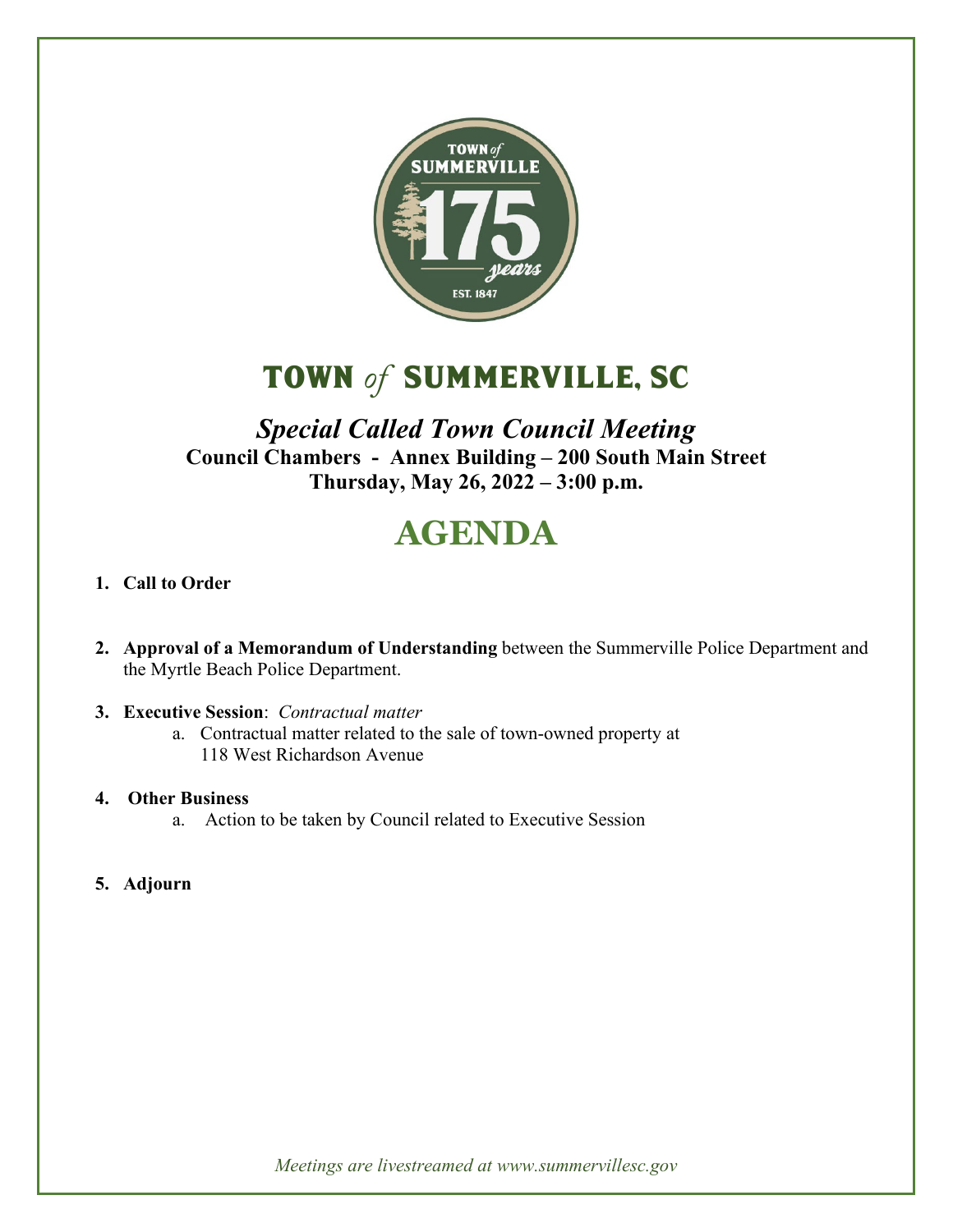#### MEMORANDUM OF UNDERSTANDING

This agreement is made and entered by and between SUMMERVILLE POLICE DEPARTMENT (Police Agency) and the City of Myrtle Beach Police Department (the Parties) and shall be effective on the date that the agreement has been signed by both parties and approved by their governing body, as shown below.

WHEREAS, sections 23-20-10 through 23-20-60 of the Code of Laws of South Carolina (1976) as amended, authorize law enforcement agencies to enter into contractual agreements with other law enforcement providers as may be necessary for the proper and prudent exercise of public safety functions. These sections specify contractual provisions and approvals that are required for such an agreement. The officers of a law enforcement provider under such an agreement have the same legal rights, powers and the duties to enforce the laws of South Carolina as the law enforcement agency contracting for the services; and

WHEREAS, S.C. Code Ann. Section *23-20-20* provides for the temporary transfer of law enforcement officers pursuant to written agreement; and

WHEREAS, S.C. Code Ann Section **23-1-30** authorizes agreements between multiple law enforcement jurisdictions for purposes of criminal investigations; and

WHEREAS, the parties hereto desire to enter into such an agreement to promote public safety for the purpose of securing to each other the benefits of mutual aid; and

WHEREAS, it is the desire and intent of the parties to evidence their joint undertaking for the provision of mutual assistance in law enforcement matters by the temporary assignment of law enforcement officers between jurisdiction to the fullest extent as is allowed by law; and

WHEREAS, it is the intent of the parties to share jurisdiction under this written agreement to the fullest extent permitted under South Carolina law; and

WHEREAS, the purpose of this Agreement is to define the scope of such mutual aid and the responsibilities of the parties cooperating in GENERAL LAW ENFORCEMENT DUTIES TO INCLUDE THOSE ON EXHIBIT A , thereto:

NOW, THEREFORE, in consideration of the mutual covenants and promises contained herein, the parties agree as follows:

Assistance. The assistance to be rendered pursuant to this Agreement shall solely involve the temporary transfer or assignment of law enforcement officers and/or equipment from each party's jurisdiction to the support and aid of the aforementioned MOU, in cooperation with the parties named herein. When so transferred or assigned, such law enforcement officers shall have all rights, powers, authority, and duties to enforce the laws of South Carolina as a law enforcement officer employed by the respective jurisdiction to this agreement, and to which assignment is made.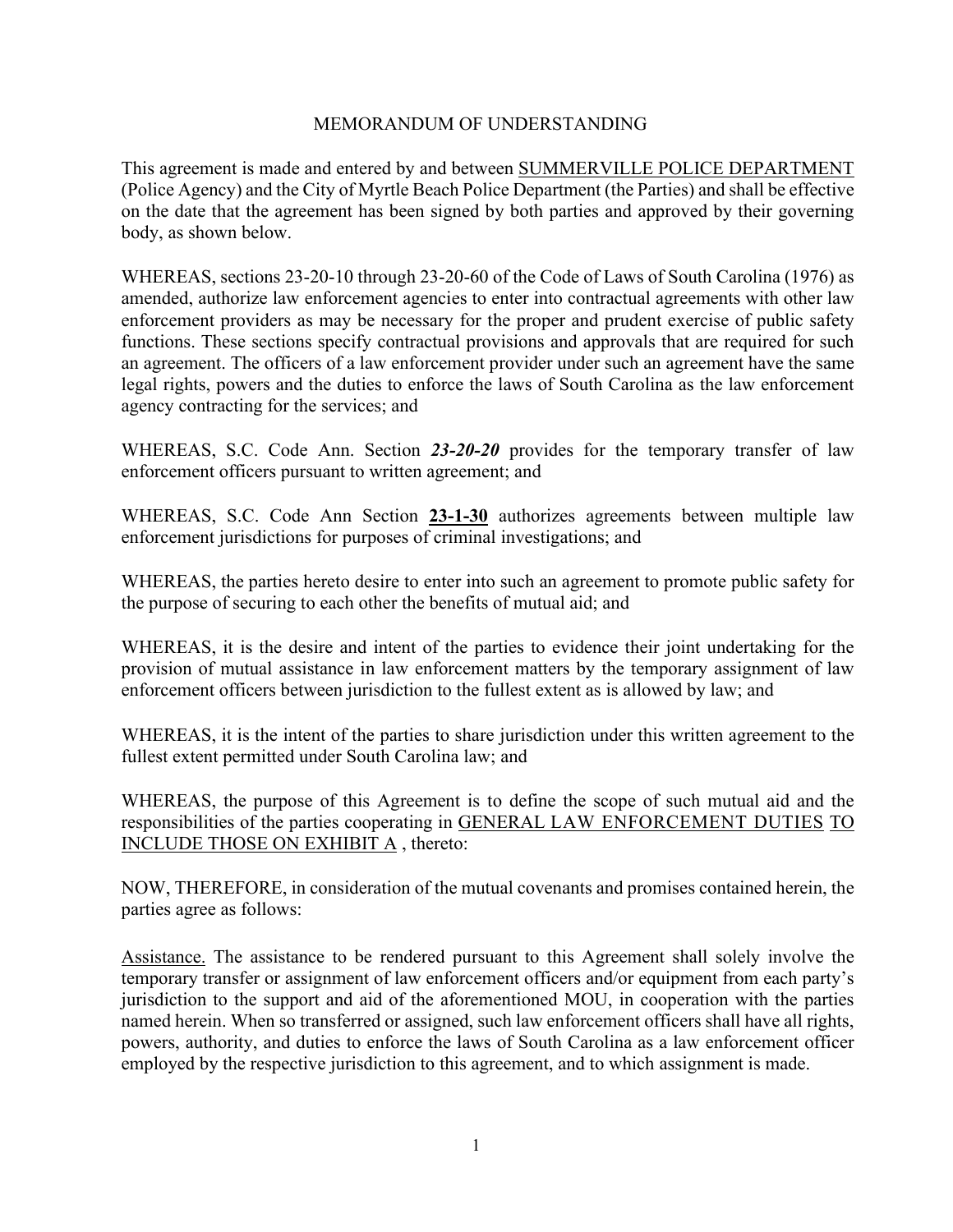When requesting an officer, specialized teams (such as K9, SWAT, Traffic, etc..), the officers/teams will only perform those duties which they have been trained or certified to conduct or perform and in accordance with the MBPD Policies and Procedures.

Request for Assistance. The parties to the MOU may request law enforcement assistance from the parties to this Agreement, and such request may be made for assistance with public safety functions, which include traditional public safety activities which are performed over a specific period of time for investigations and intelligence sharing.

Primary Responsibility. It is agreed and understood that the primary responsibility of the parties hereto is to provide law enforcement services within the geographical boundaries of their respective jurisdictions. Therefore, it is agreed that the law enforcement agency whose assistance is requested shall be the sole judge as to whether or not it can respond and to what extent it can comply with the request for assistance.

Request. A request for assistance shall only be made by the Sheriff or Chief of Police, if available, and otherwise by the senior duty officer of the law enforcement agency whose assistance is requested. If the request is granted, the requesting law enforcement agency shall be immediately informed of the number of law enforcement officers to be furnished.

Reply. A reply to any request for assistance shall only be made by the Sheriff or Chief of Police, if available, and otherwise by the senior duty officer of the law enforcement agency whose assistance is requested. If the request is granted, the requesting law enforcement agency shall be immediately informed of the number of law enforcement officers to be furnished.

Officer-in-Charge. The personnel temporarily transferred or assigned by the assisting law enforcement agency shall report to their respective Chains of Command, and Officer‐in‐Charge and shall be subject to orders and commands of that official. The assisting law enforcement officers shall exert their best efforts to cooperate with and aid the requesting law enforcement agency.

Release. The law enforcement officer temporarily transferred or assigned shall be released by the Officer-in-Charge when their services are no longer required or when they are needed to respond to a situation within the geographical boundaries of their own jurisdiction; provided, however, the assisting law enforcement officers shall use their best efforts to complete the requested service prior to being released.

Vesting of Authority and Jurisdiction. To the fullest extent permitted by the Constitution and statutes of this State, officers assigned under this agreement shall be vested with all authority, jurisdiction, rights, immunities and privileges within the requesting jurisdiction for the purposes of investigation, arrest, or any other activity related to the purpose for which they were requested. Local ordinances adopted by a sending agency shall not be deemed extended into areas which are outside the territorial limits of the sending jurisdiction.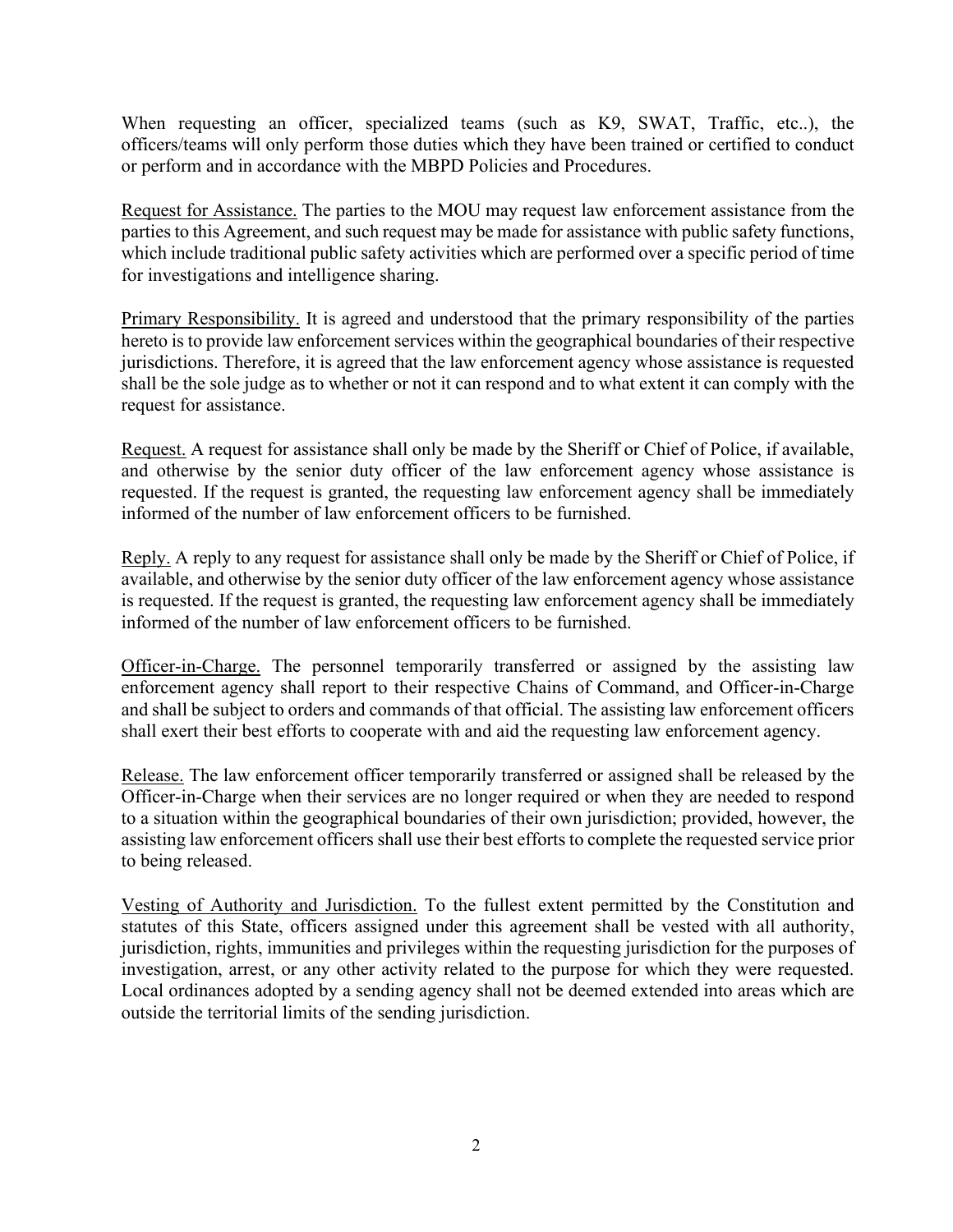Radio Communications. Radio communications between the requesting law enforcement agency and the assisting law enforcement officers shall be maintained by use of the State regional radio channel system, unless a radio channel that is mutually shared by the parties hereto is otherwise available.

Compensation and Reimbursement. The temporary transfer or assignment of law enforcement officers made pursuant to this Agreement shall in no manner affect or reduce the compensation, pension or retirement rights of such transferred or assigned officers, and such officers shall continue to be paid by the agency where they are permanently employed.

The parties agree that compensation and/or reimbursement for services provided hereunder shall be limited to the reciprocal provision of services of like kind, to include the ancillary benefits of increased investigation and prevention of narcotics and related offenses in their respective jurisdictions. Any other agreement for reimbursement between the parties must be written and executed in the same manner as this agreement.

Equipment and Facilities. Each party shall supply the equipment for its law enforcement officers and shall bear the risk of its damage or loss; provided, however, that if the equipment is damaged by the acts or omissions of employees of the other party, then the other party shall reimburse the damaged party for its loss. The host agency will provide the facilities for law enforcement operations and will designate its location at the time assistance is requested.

Records. The requesting law enforcement agency shall be primarily responsible to maintain records relating to the incident for which assistance has been requested. However, each law enforcement agency shall maintain records of activities of its personnel that would generate records in its own jurisdiction including, but not limited to, incident reports, records of application or execution of an arrest or search warrant, incident reports for arrests made by personnel, uniform traffic tickets issued, and use of force forms. Each party shall make these records available to the other party upon request and without cost.

Freedom of Information Act ("FOIA") Requests. The requesting law enforcement agency shall be primarily responsible for responding to FOIA requests relating to the incident for which assistance has been requested. However, each law enforcement agency shall maintain records as set forth above and assist the requesting law enforcement agency in responding to FOIA requests.

Insurance and Bond. It is agreed and understood that the parties hereto shall be solely responsible to maintain such insurance protection and workers compensation coverage on its employees as may be required by law or deemed advisable by the party. The bond, if any, for any officers operating under this agreement shall include coverage for their activity in the other jurisdiction covered by this agreement in the same manner and to the same extent provided by the bonds of regularly employed officers of that county or municipality.

Employment Status. Nothing herein contained shall be construed or interpreted to imply that the law enforcement officers temporarily transferred or assigned in accordance with this agreement are employees of the law enforcement agency requesting such assistance.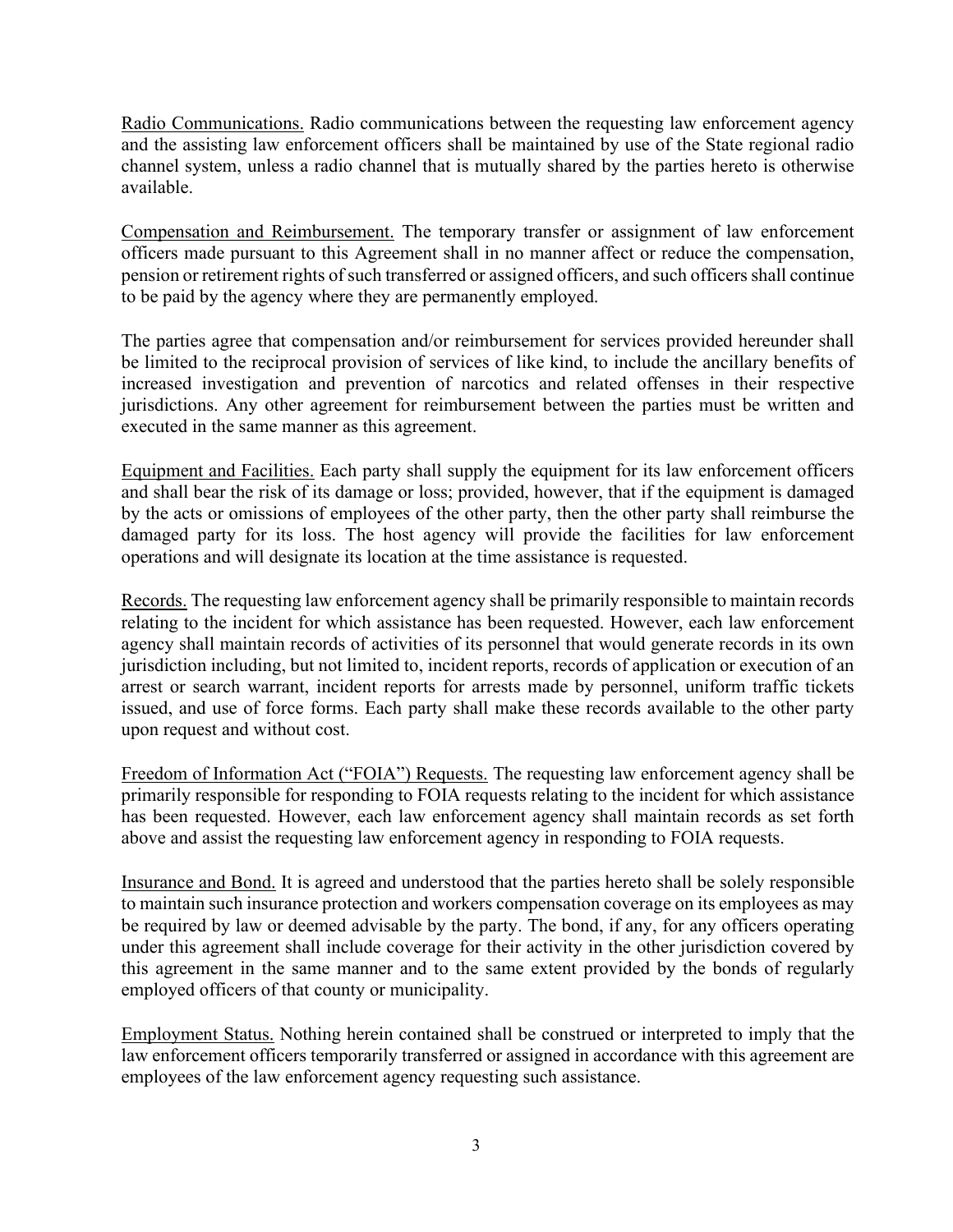Legal Contingencies. Neither party shall be responsible for defending any legal action brought against the other party or its employees arising out of circumstances in which assistance was requested or provided, nor shall it be responsible to pay any fees, costs, damages or verdicts incurred by the other party in such legal action.

No Indemnification or Third‐Party Rights. The parties shall be solely responsible for the acts and omissions of their respective employees, officers and officials. No right of Indemnification is created by the agreement and the parties expressly disclaim such a right. The provisions of this agreement shall not be deemed to give rise to or vest any rights or obligations in favor of any person or entity not a party to this agreement.

Other Agreements and Investigations. This agreement shall not repeal or supersede any existing agreements between the parties hereto nor does it restrict in any way the normal cooperation between law enforcement agencies concerning ongoing criminal investigations.

Modification. This Agreement shall not be modified, amended or changed in any manner except upon the express written consent of the parties hereto.

Duration. This Agreement will continue in effect for two (2) years from the date of effectiveness of last signing below. Renewal shall be accomplished only by legislative act of equal dignity.

Termination. This Agreement may be terminated by either party by providing written notice to the other party. Such notice becomes effective upon receipt of the notice by the other party.

IN WITNESS WHEREOF, the parties have hereunto set their hands and seals on the dates shown below.

Approved by (Town Administrator)

Signature

Date approved for execution:

Approved by City of Myrtle Beach

City Manager

Date approved for execution by City Council: